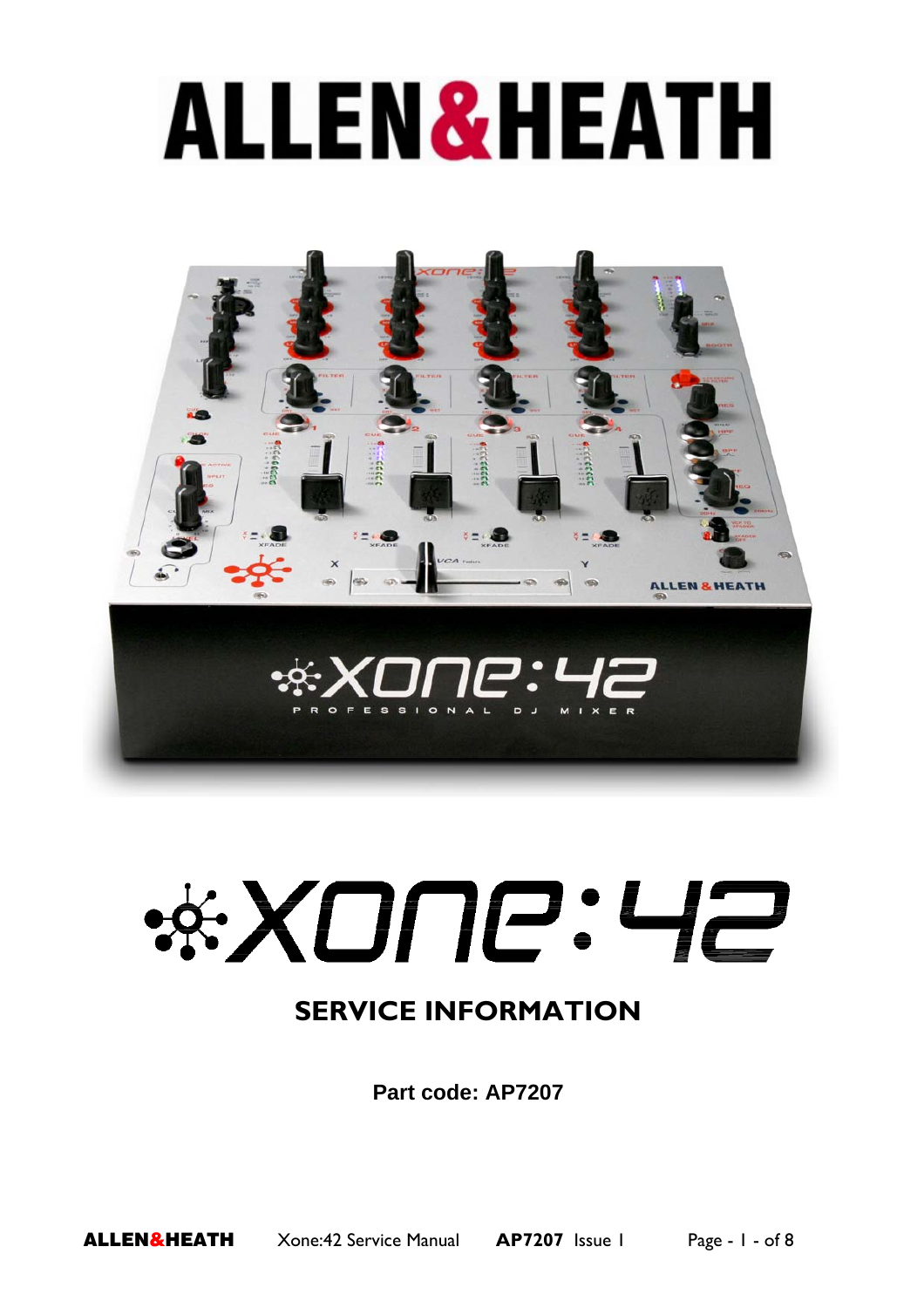#### **Limited One Year Warranty**

This product is warranted to be free from defects in materials or workmanship for period of one year from the date of purchase by the original owner.

To ensure a high level of performance and reliability for which this equipment has been designed and manufactured, read this User Guide before operating. In the event of a failure, notify and return the defective unit to ALLEN & HEATH Limited or its authorised agent as soon as possible for repair under warranty subject to the following conditions.

### **Conditions Of Warranty**

The equipment has been installed and operated in accordance with the instructions in this User Guide.

The equipment has not been subject to misuse either intended or accidental, neglect, or alteration other than as described in the User Guide or Service Manual, or approved by ALLEN & HEATH.

Any necessary adjustment, alteration or repair has been carried out by ALLEN & HEATH or its authorised agent.

This warranty does not cover fader wear and tear.

The defective unit is to be returned carriage prepaid to ALLEN & HEATH or its authorised agent with proof of purchase.

Units returned should be packed to avoid transit damage.

In certain territories the terms may vary. Check with your ALLEN & HEATH agent for any additional warranty which may apply.

This product complies with the European Electro magnetic Compatibility directives 89/336/EEC & 92/31/EEC and the European Low Voltage Directives 73/23/EEC & 93/68/EEC.

This product has been tested to EN55103 Parts 1 & 2 1996 for use in Environments E1, E2, E3, and E4 to demonstrate compliance with the protection requirements in the European EMC directive 89/336/EEC. During some tests the specified performance figures of the product were affected. This is considered permissible and the product has been passed as acceptable for its intended use. Allen & Heath has a strict policy of ensuring all products are tested to the latest safety and EMC standards. Customers requiring more information about EMC and safety issues can contact Allen & Heath.

NOTE: Any changes or modifications to the console not approved by Allen & Heath could void the compliance of the console and therefore the users authority to operate it.

XONE:42 Service Manual.

Copyright © 2007 Allen & Heath Limited. All rights reserved.

Allen & Heath Limited Kernick Industrial Estate, Penryn, Cornwall, TR10 9LU, UK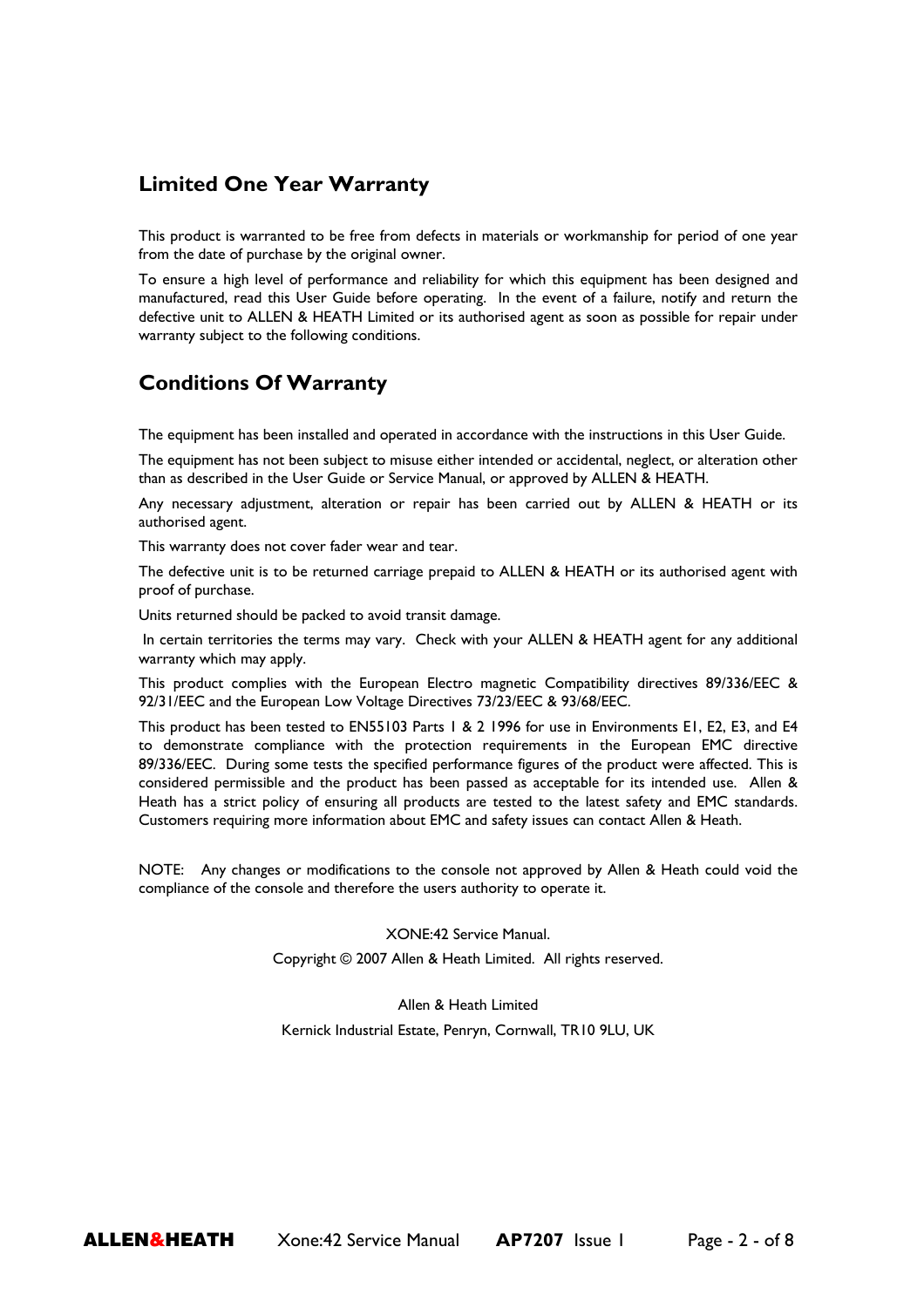### **Contents**

| 4. Introduction |
|-----------------|
|-----------------|

- **5. Servicing precautions**
- **6. Nominal operating specifications**
- **7. Block Diagram**
- **8. Development changes / Notes**

#### **9. Schematics and layouts**

Monitor PCB. (**003-690**).

Stereo input channel PCB. (**003-691**).

Master PCB. (**003-692**).

Slave PCB. (**003-693**).

Connector PCB. (**003-694**).

Input fader PCB. (**003-770**).

PSU PCB. (**003-772**).

#### **x. Parts Identification**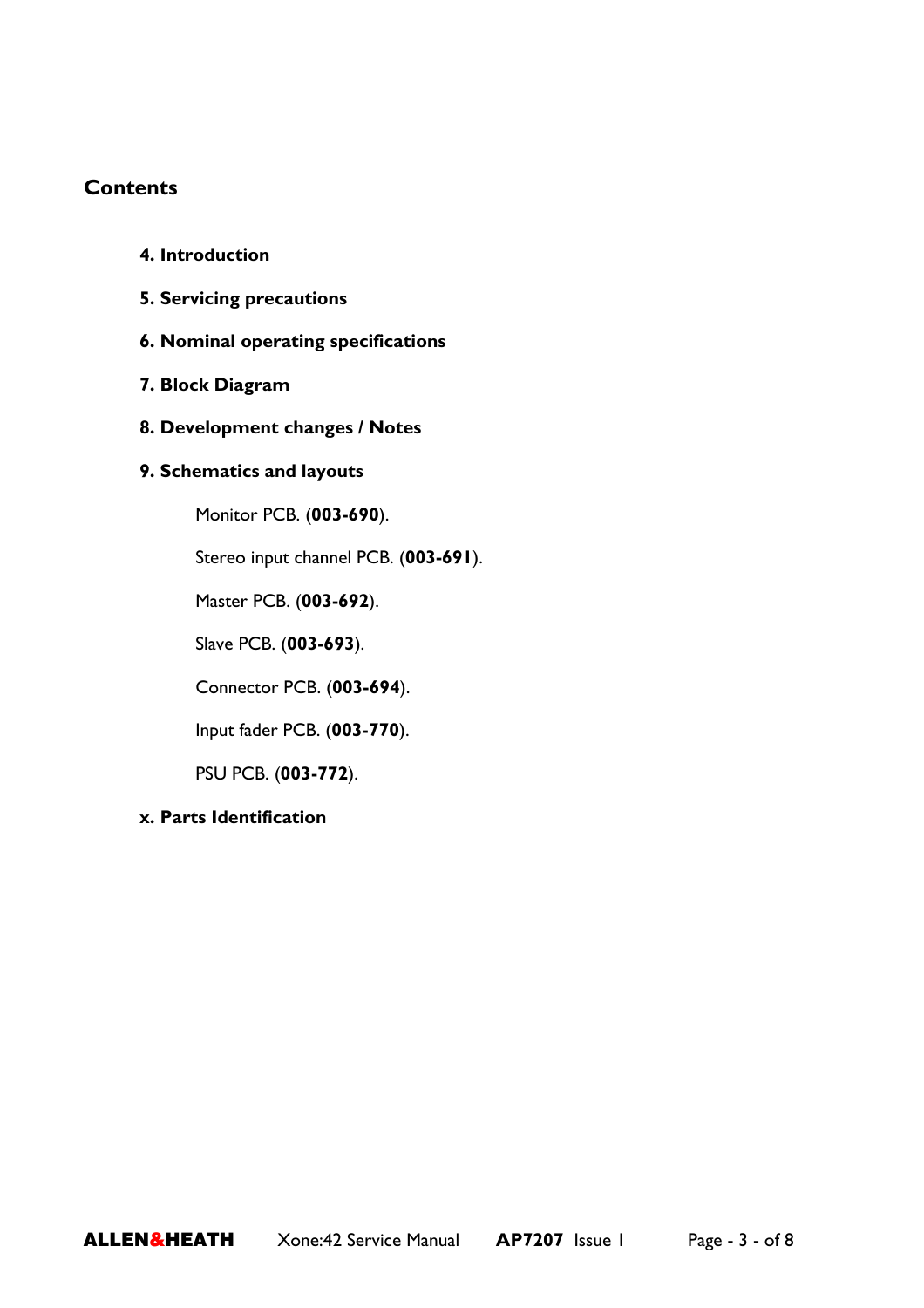## **Introduction**

This publication provides technical information on servicing the Allen & Heath XONE:42. Included are system block diagram, internal layout drawing and circuit schematics with board layouts. Whilst we believe this information to be reliable we do not assume responsibility for inaccuracies. We also reserve the right to make changes in the interest of further product development.



#### **Additional Resources**

Allen & Heath website: www.allen-heath.com

Worldwide distributors: www.allen-heath.com/uk/distributors.asp

UK Technical Support: support@allen-heath.com

Xone:42 user guide: A&H part number **AP7207**. This contains general operating instructions, but also performance specifications and user jumper link options.

## **Spares**

To order spare parts, please contact your countries distributor. A full list is available above, at our Worldwide Distributor page. Please use the enclosed parts identification sheets to ensure you have the correct part numbers before ordering. This will speed up the order process. For UK enquiries, please contact spares@allen-heath.com.

## **Xone:42 Service Information**

Issue status: Issue 1 Print date:  $5<sup>th</sup>$  November 2007

> Copyright © 2007 Allen & Heath. All rights reserved Manufactured in the United Kingdom by Allen & Heath Kernick Industrial Estate, Penryn, Cornwall, TR10 9LU, UK **www.allen-heath.com**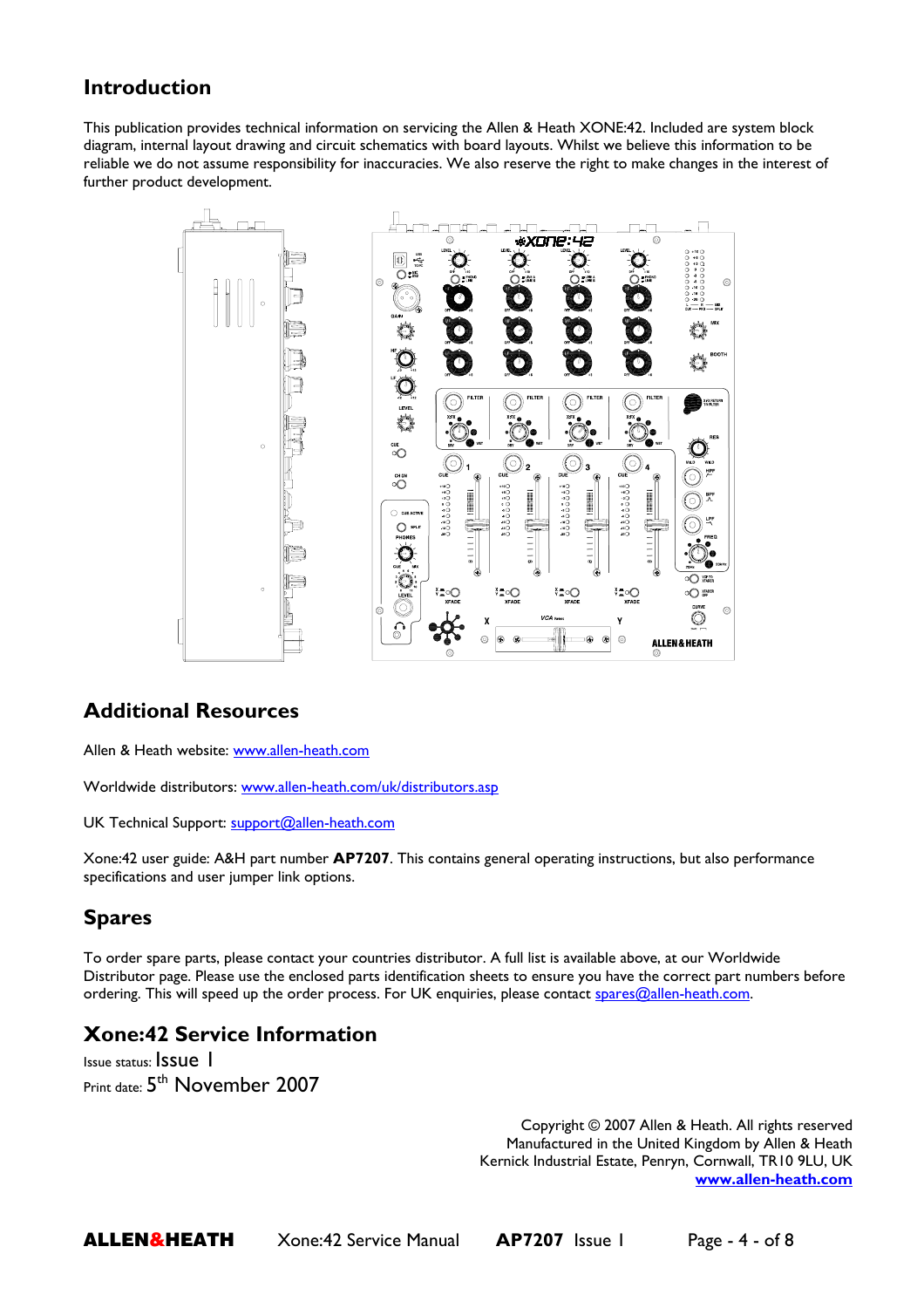## **Servicing Precautions**

**Service personnel:** Service work should be carried out by technically qualified service personnel only. Mains power is dangerous and can kill. Do not attempt to work on a linear or switched mode power supply if you are not suitably qualified to do so. Do not attempt to repair surface mount circuit assemblies unless you are suitably qualified and have the necessary facilities to do so. Replacement circuit assemblies can be ordered.

**Service facilities:** Ensure a suitably sized work surface is available. Ensure this is clear of dirt, debris and obstructions which may damage the equipment surfaces. Ensure adequate lighting. Use the correct tools for the job and ensure they are in good working order. Ensure all workshop safety requirements are adhered to.

**Service information:** Check that you have all the information you need before starting the service job. Refer to the Allen & Heath web site or contact Allen & Heath technical support for details on the latest information. Full technical information can be downloaded from the web site Distributor Zone (password required).

**Mains power:** Connect the equipment to mains power only of the type described in the user guide and marked on the rear panel. The power source must provide a good ground connection. Ensure you always use an isolation transformer when working on any mains power supply unit.

**Mains cord and fuse:** Use the correct power cord as supplied with the equipment. Do not remove or tamper with the ground connection in the power cord. Heed the Important Mains Plug Wiring Instructions printed in the user guide if it is necessary to rewire the mains cord. Always replace the equipment mains fuse with the correct type and rating as described in the user guide and marked on the equipment panel.

**Opening the unit:** Switch off and remove the mains power cord before opening the equipment. Ensure all power supply covers and safety shields are in place before applying power with the unit open for diagnostic fault finding.

**Closing the unit:** Before finishing, check the quality and accuracy of the service work carried out. Remove any dirt or debris as this may cause equipment failure in the future. Ensure all assemblies, harnesses and connectors are correctly aligned and plugged in. Ensure that jumper settings and control configurations are correctly set according to the requirements of the customer.

**Testing the unit:** Before operating the equipment, read and adhere to the Important Safety Instructions printed in the user guide. Test that the service work has been successfully carried out.

**Shipping the unit:** Use adequate packing such as the original packaging or purpose designed flight case if you need to ship the unit. To avoid injury to yourself or damage to the equipment take care when lifting, moving or carrying the equipment.

#### **Notes on the Xone:42**

**User maintenance:** There are several user configurable jumper links inside. These are described in the user guide together with instructions on how to change the default settings.

**Technology:** The XONE:42 uses SMT (surface mount) PCB technology. In certain cases it may be better to replace a faulty assembly rather than try to fix it without the appropriate tools and training. The power supply is a built-in universal mains input, switched mode circuit which should be serviced by suitably qualified personnel only.

**Operation:** The XONE:42 is a performance club mixer. To ensure optimum performance and reliability it should be connected and operated as described in the user guide.

**Fault finding:** Refer to the system block diagram and circuit drawings to follow through the signal path during fault diagnosis. Replace suspected faulty components only with those specified by Allen & Heath. The use of lower grade alternatives may degrade the performance. Ensure the RCA phono insert jumper links are pressed fully in if fitted.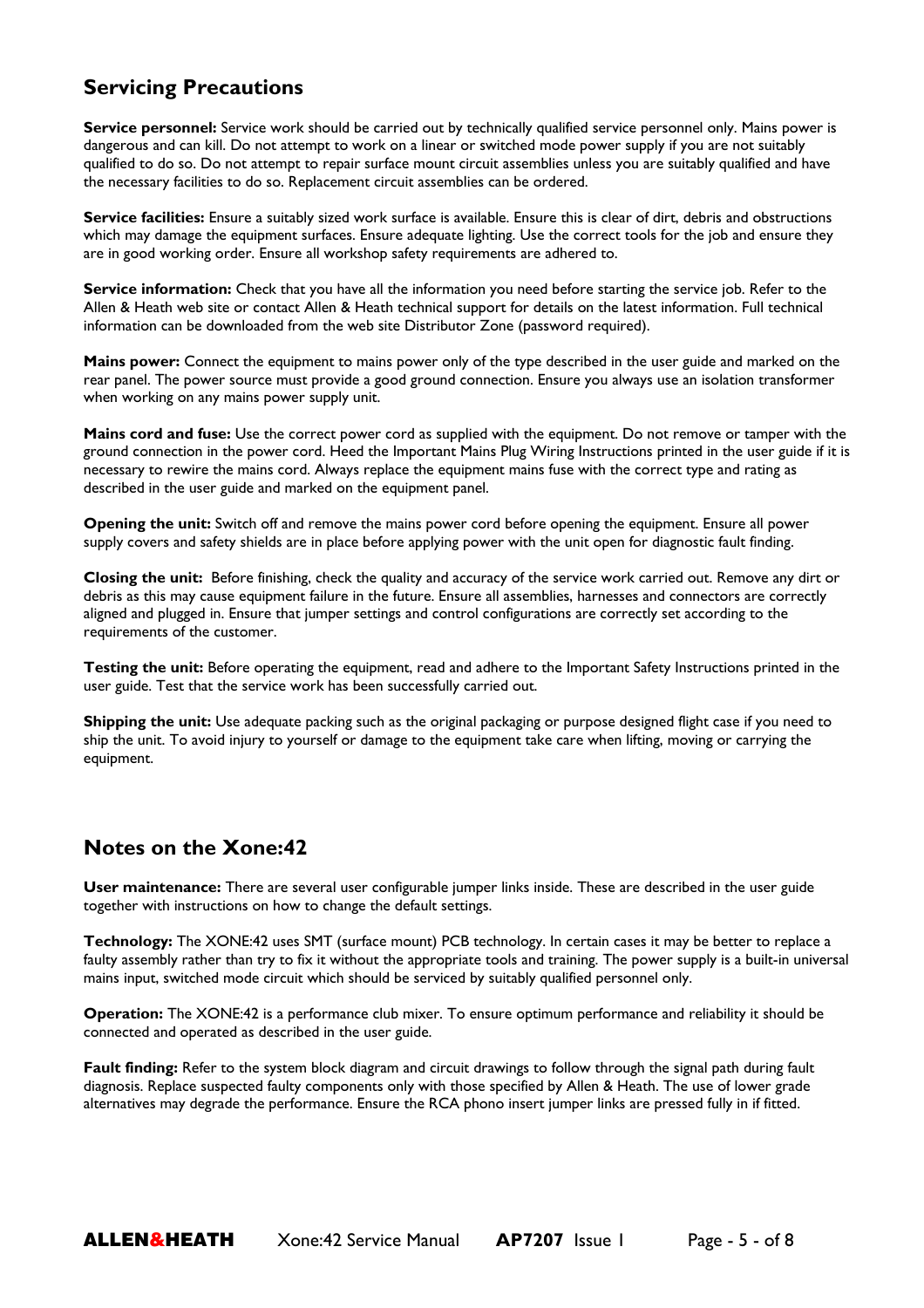#### **Nominal operating specifications**

#### **Nominal / Max output levels**

Main Mix +4dBu +27dBu Booth 0dBu +22dBu X:FX Send 0dBu +20dBu Record Out -10dBV +10dBV

#### **Internal headroom**

Channels +22dB Frequency response +/-0.5dB 10Hz - 20kHz Distortion < 0.03% THD+noise @1kHz

**Crosstalk** < -90dB inter-channel

Mic EIN 22Hz-22kHz -126dB 150 ohm source

#### **Residual noise**

Mix 1 -94dBu Booth -101dBu X:FX -92dBu Rec -95dBu

**Mix noise** 

Mix 1 -80dBu (-84dB S/N) Booth -84dBu (-82dB S/N) X:FX -88dBu (-84dB S/N) Rec -90dBu

**Channel meters** Peak reading 9 LED -20dB to +10dB

**Main meters** Peak reading 9 LED -20dB to +10dB

**Mic EQ** 2-Band +/-12dB

**Channel EQs** 3-Band +6dB / total kill

**Channel faders** 60mm stereo VCA, < -90dB shutoff

**Crossfader** 45mm stereo VCA - replaceable

**Consumption** 30W max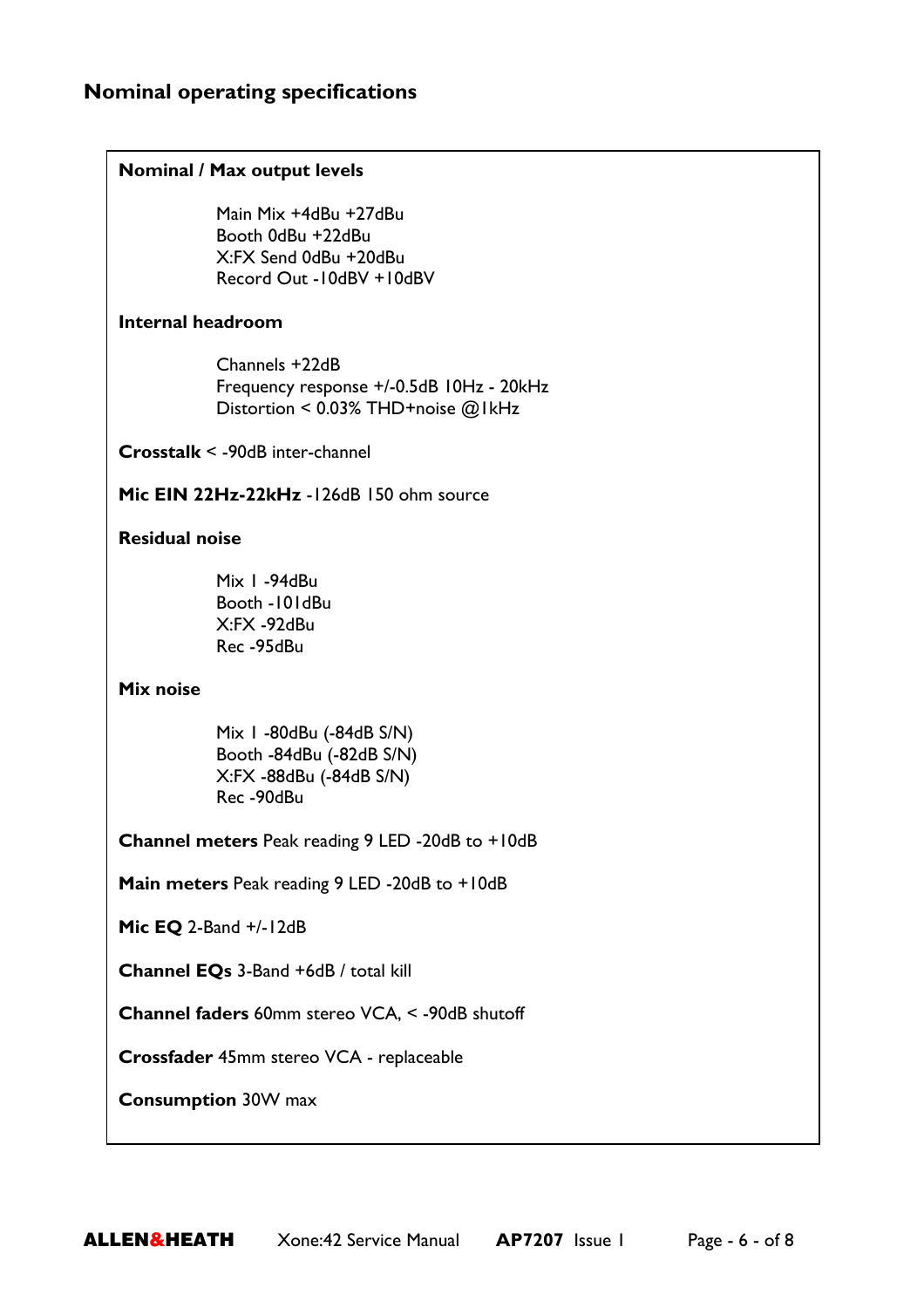

Here is the signal flow diagram within the Xone:42. Please study this carefully. Make yourself familiar with what routing options are possible within the mixer.